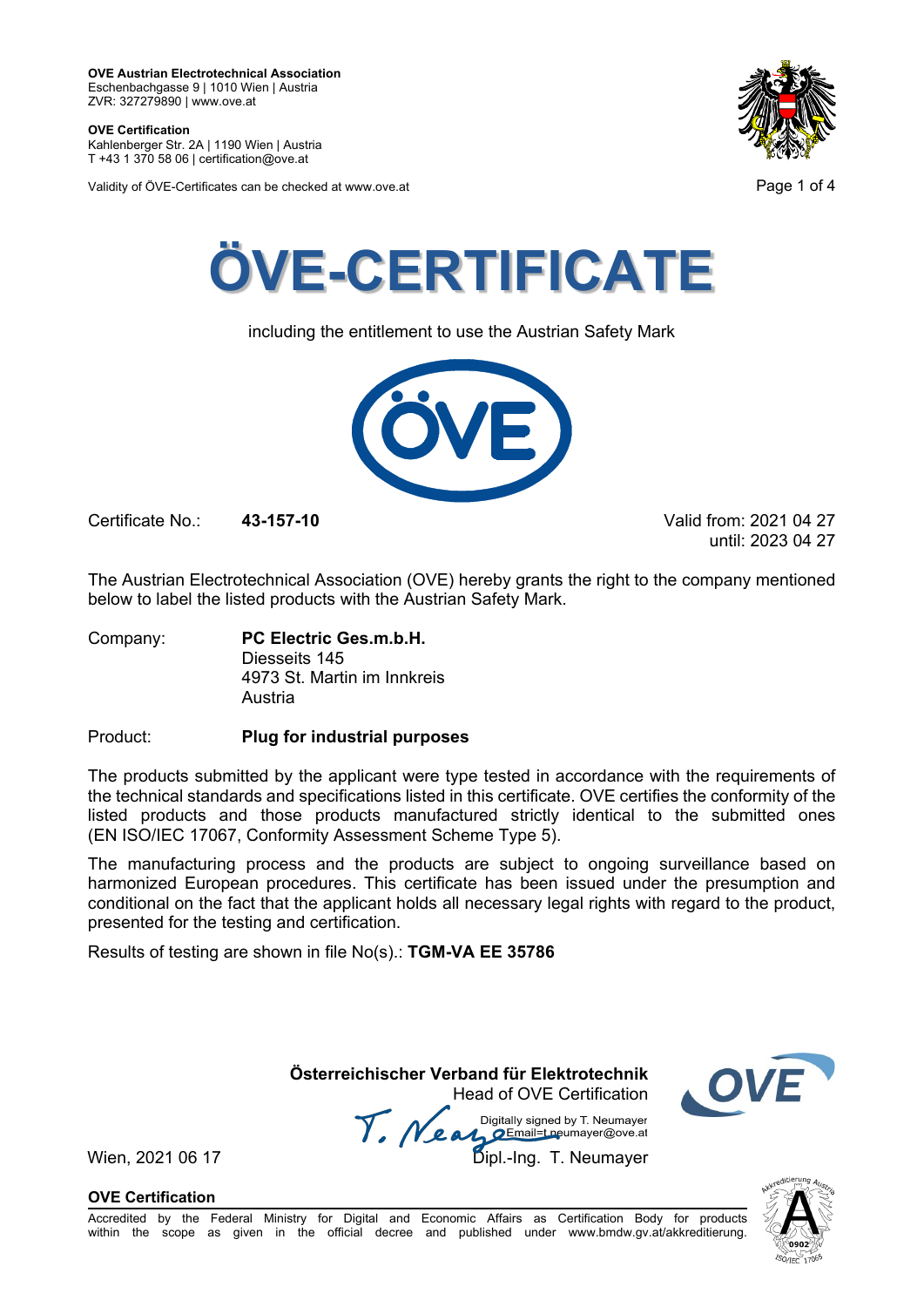

### **Manufacturer:**

PC Electric Ges.m.b.H. Diesseits 145 4973 St. Martin im Innkreis Austria

# **Factory location(s):**

PC Electric Ges.m.b.H. Diesseits 145 4973 St. Martin im Innkreis Austria

## **Tested and certified according to:**

ÖVE/ÖNORM EN 60309-1:2013-03-01 ÖVE/ÖNORM EN 60309-2:2013-03-01 IEC 60309-1:1999 + A1:2005 + A2:2012 IEC 60309-2:1999 + A1:2005 + A2:2012

This certificate is the basis for the EU Declaration of Conformity and the CE Marking by the manufacturer or his agent and shows the conformity of the certified product(s) with the listed standards as defined by the **EU Low-Voltage Directive 2014/35/EU**. For the presumption of conformity according to Art. 12 with the safety objectives according to Art. 3 of the Directive, transitional periods given in the Official Journal of the European Union have to be observed.

# **Product: Plug for industrial purposes**

| <b>Type designation:</b><br>Rating:                                                                 | Trademark:            |
|-----------------------------------------------------------------------------------------------------|-----------------------|
| 062<br>Rated current: 16 A<br>Insulation voltage: 50 V<br>IP44 or IP44/IP54<br>without minor keyway | PCE / ELCEE / METECEE |
| 082<br>Rated current: 16 A<br>Insulation voltage: 50 V<br>IP44 or IP44/IP54<br>with minor keyway    | PCE / ELCEE / METECEE |

Certificate No.: 43-157-10 Date: 2021 06 17 Page 2 of 4

### **OVE Certification**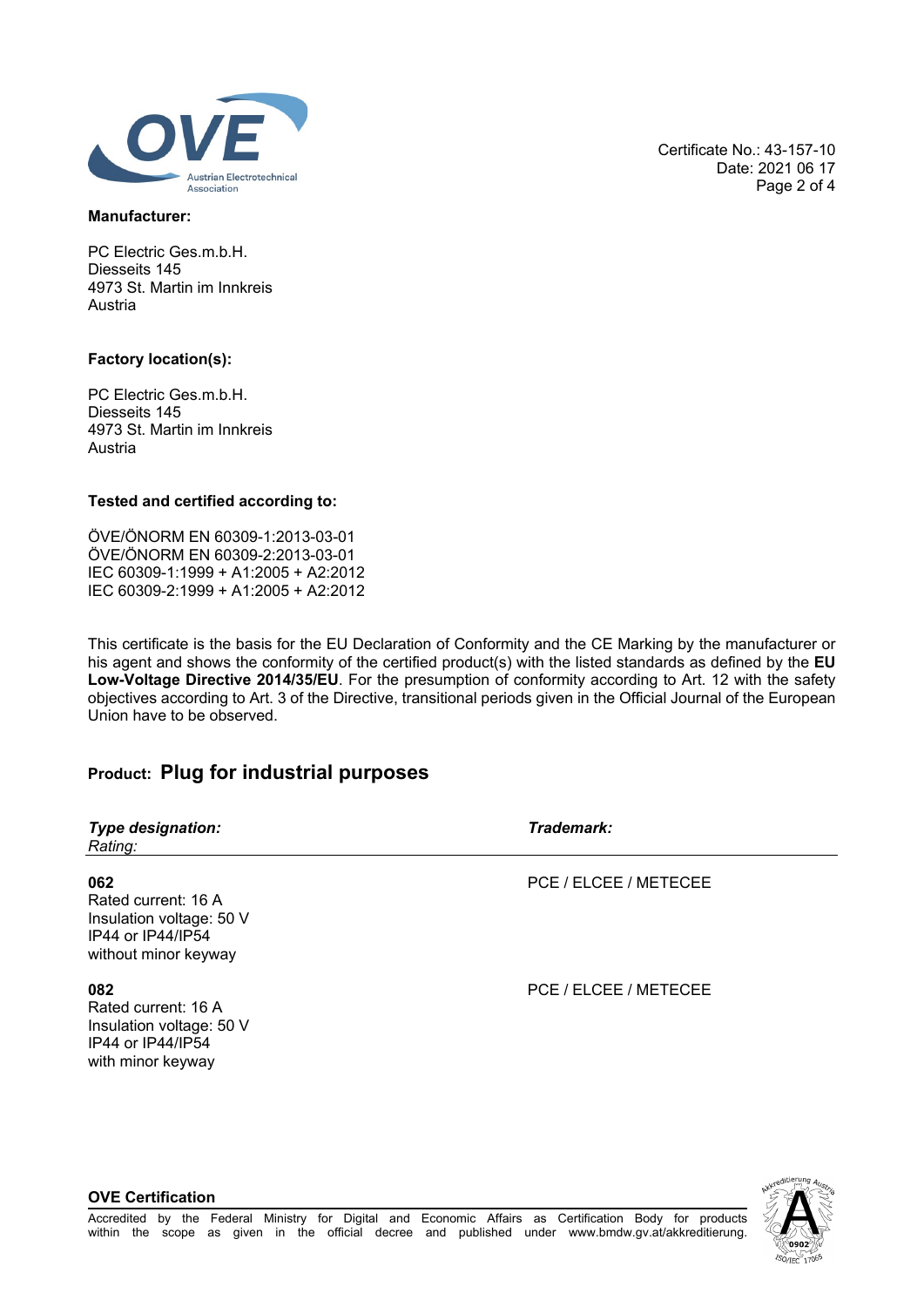

Rated current: 16 A Insulation voltage: 50 V IP44 or IP44/IP54 without minor keyway

Rated current: 16 A Insulation voltage: 50 V IP44 or IP44/IP54 with minor keyway

Rated current: 16 A Insulation voltage: 50 V IP67 or IP66/IP67 without minor keyway

Rated current: 16 A Insulation voltage: 50 V IP67 or IP66/IP67 with minor keyway

Rated current: 16 A Insulation voltage: 50 V IP67 or IP66/IP67 without minor keyway

Rated current: 16 A Insulation voltage: 50 V IP67 or IP66/IP67 with minor keyway

Certificate No.: 43-157-10 Date: 2021 06 17 Page 3 of 4

# **063** PCE / ELCEE / METECEE

**083** PCE / ELCEE / METECEE

**0622** PCE / ELCEE / METECEE

**0822** PCE / ELCEE / METECEE

**0632** PCE / ELCEE / METECEE

**0832** PCE / ELCEE / METECEE

**OVE Certification**